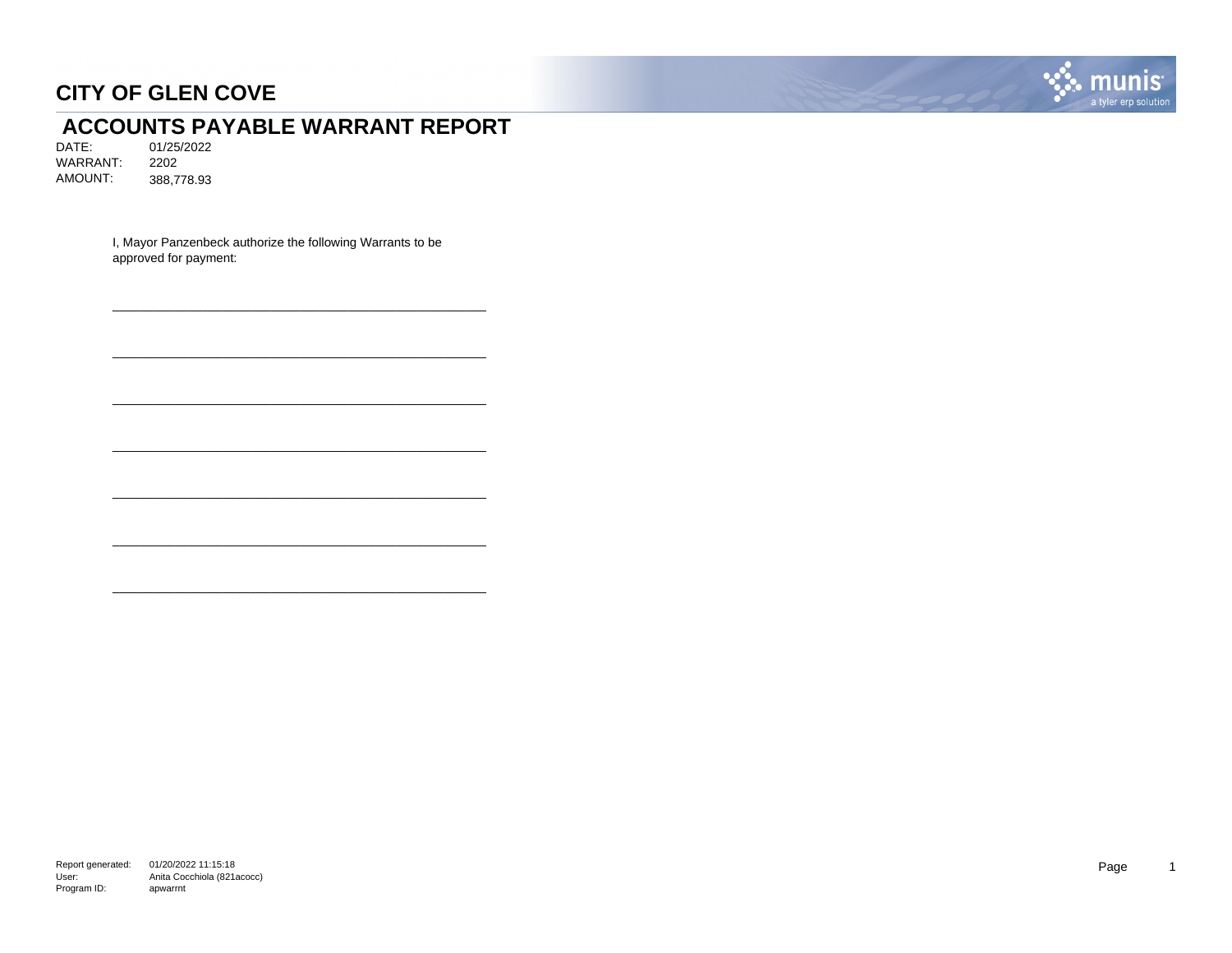

# **ACCOUNTS PAYABLE WARRANT REPORT**

#### **Detail Invoice List**

|               | <b>CASH ACCOUNT: Z</b>      | 12000 |              | <b>CASH OPERATING</b> |                         |             |                 |                    |               |                 |                |              |
|---------------|-----------------------------|-------|--------------|-----------------------|-------------------------|-------------|-----------------|--------------------|---------------|-----------------|----------------|--------------|
| <b>VENDOR</b> |                             |       | <b>REMIT</b> | <b>PO</b>             |                         | <b>TYPE</b> | <b>DUE DATE</b> | <b>INVOICE</b>     | <b>AMOUNT</b> | <b>DOCUMENT</b> | <b>VOUCHER</b> | <b>CHECK</b> |
| 10456         | A+ GRAPHICS & SIGNS.        |       | 0000         |                       |                         | <b>INV</b>  | 01/25/2022      | 8661               |               | 117355          | 115648         |              |
|               | <b>ACCOUNT DETAIL</b>       |       |              |                       |                         |             |                 | <b>LINE AMOUNT</b> |               |                 |                |              |
|               | 1 A3410                     | 54324 |              | <b>FIRE</b>           | <b>SUPPLIES</b>         |             |                 | 156.00             |               |                 |                |              |
|               |                             |       |              |                       |                         |             |                 |                    | 156.00        |                 |                |              |
|               |                             |       |              |                       |                         |             |                 | <b>CHECK TOTAL</b> | 156.00        |                 |                |              |
|               |                             |       |              |                       |                         |             |                 |                    |               |                 |                |              |
| 10230         | ACE HARDWARE OF GLEN        |       | 0000         |                       |                         | <b>INV</b>  | 01/25/2022      | 17578              |               | 117365          | 115658         |              |
|               | <b>ACCOUNT DETAIL</b>       |       |              |                       |                         |             |                 | <b>LINE AMOUNT</b> |               |                 |                |              |
|               | 1 A1490                     | 54324 |              |                       | DPW ADMIN SUPPLIES      |             |                 | 23.08              |               |                 |                |              |
|               |                             |       |              |                       |                         |             |                 |                    | 23.08         |                 |                |              |
| 10230         | ACE HARDWARE OF GLEN        |       | 0000         |                       |                         | <b>INV</b>  | 01/25/2022      | 017594             |               | 117443          | 115739         |              |
|               | <b>ACCOUNT DETAIL</b>       |       |              |                       |                         |             |                 | <b>LINE AMOUNT</b> |               |                 |                |              |
|               | 1 A8760                     | 55955 |              | <b>OEM</b>            | <b>IDA</b>              |             |                 | 28.97              |               |                 |                |              |
|               |                             |       |              |                       |                         |             |                 |                    | 28.97         |                 |                |              |
|               |                             |       |              |                       |                         |             |                 | <b>CHECK TOTAL</b> | 52.05         |                 |                |              |
| 10756         | AMERICAN SOCIETY OF A       |       | 0001         |                       |                         | <b>INV</b>  | 01/25/2022      | 1282370            |               | 117444          | 115740         |              |
|               | <b>ACCOUNT DETAIL</b>       |       |              |                       |                         |             |                 | <b>LINE AMOUNT</b> |               |                 |                |              |
|               | 1 A7030                     | 55410 |              |                       | SENIOR CENMEMBERSHIP    |             |                 | 275.00             |               |                 |                |              |
|               |                             |       |              |                       |                         |             |                 |                    | 275.00        |                 |                |              |
|               |                             |       |              |                       |                         |             |                 | <b>CHECK TOTAL</b> | 275.00        |                 |                |              |
|               |                             |       |              |                       |                         |             |                 |                    |               |                 |                |              |
| 10425         | <b>ATLANTIC SALT</b>        |       | 0000         |                       |                         | <b>INV</b>  | 01/25/2022      | <b>INV086378</b>   |               | 117495          | 115791         |              |
|               | <b>ACCOUNT DETAIL</b>       |       |              |                       |                         |             |                 | <b>LINE AMOUNT</b> |               |                 |                |              |
|               | 1 A5142                     | 54324 |              | SNOW                  | <b>SUPPLIES</b>         |             |                 | 18,551.26          |               |                 |                |              |
|               |                             |       |              |                       |                         |             |                 |                    | 18,551.26     |                 |                |              |
|               |                             |       |              |                       |                         |             |                 | <b>CHECK TOTAL</b> | 18,551.26     |                 |                |              |
|               |                             |       |              |                       |                         |             |                 |                    |               |                 |                |              |
| 10752         | <b>AUTOMOTIVE UNLIMITED</b> |       | 0000         |                       |                         | <b>INV</b>  | 01/25/2022      | 305890             |               | 117335          | 115628         |              |
|               | <b>ACCOUNT DETAIL</b>       |       |              |                       |                         |             |                 | <b>LINE AMOUNT</b> |               |                 |                |              |
|               | 1 A7180                     | 55420 |              | <b>GOLF</b>           | <b>MAINT</b>            |             |                 | 136.09             |               |                 |                |              |
|               |                             |       |              |                       |                         |             |                 |                    | 136.09        |                 |                |              |
|               |                             |       |              |                       |                         |             |                 | <b>CHECK TOTAL</b> | 136.09        |                 |                |              |
|               |                             |       |              |                       |                         |             |                 |                    |               |                 |                |              |
| 37005         | CAR CARE CO. INC.           |       | 0001         |                       |                         | <b>INV</b>  | 01/25/2022      | <b>JAN 2022</b>    |               | 117446          | 115742         |              |
|               | <b>ACCOUNT DETAIL</b>       |       |              |                       |                         |             |                 | <b>LINE AMOUNT</b> |               |                 |                |              |
|               | 1 A7030                     | 55901 |              |                       | <b>SENIOR CENRENTAL</b> |             |                 | 1,500.00           |               |                 |                |              |
|               |                             |       |              |                       |                         |             |                 |                    | 1,500.00      |                 |                |              |
|               |                             |       |              |                       |                         |             |                 |                    |               |                 |                |              |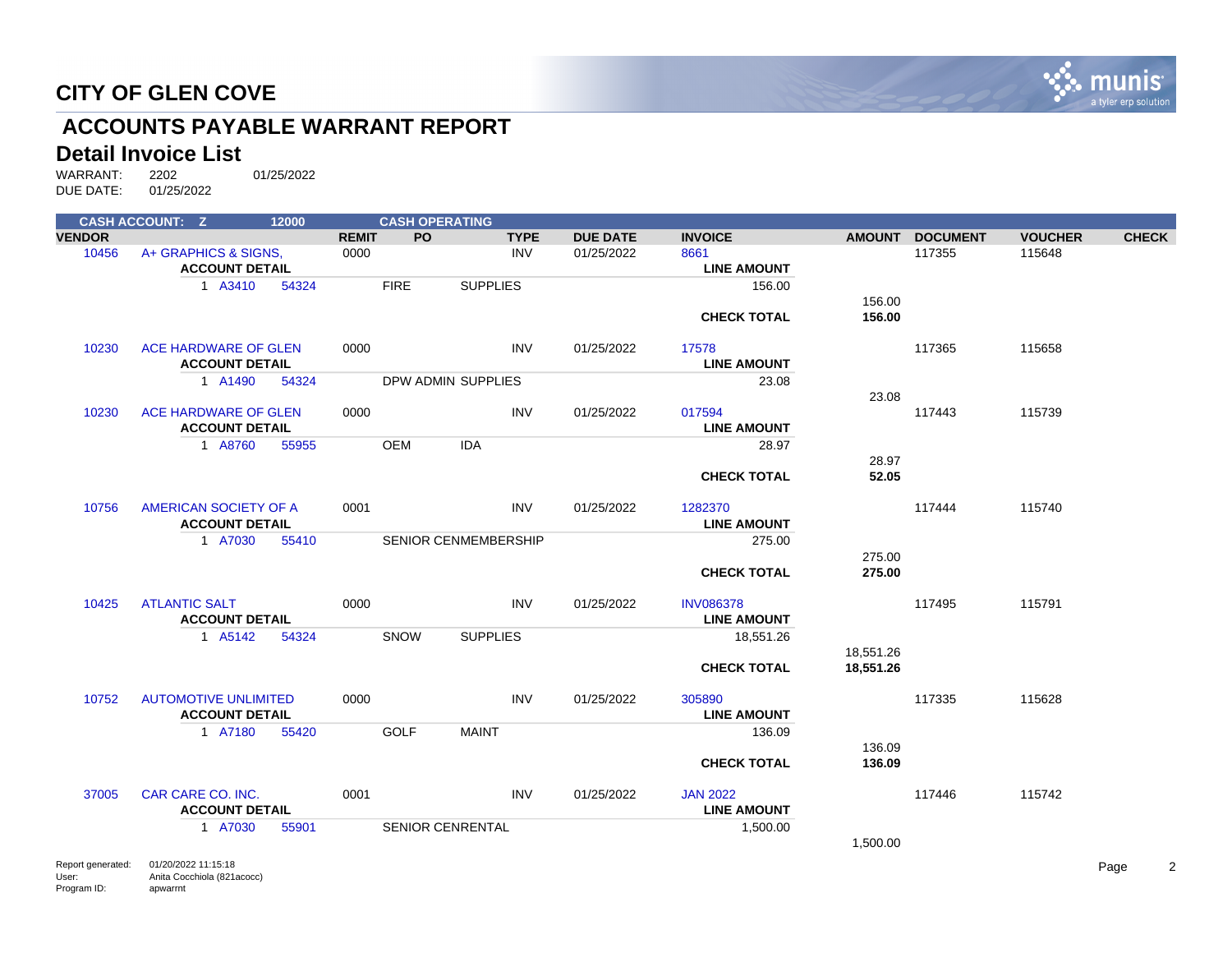

# **ACCOUNTS PAYABLE WARRANT REPORT**

#### **Detail Invoice List**

|               | <b>CASH ACCOUNT: Z</b>                                | 12000 |              | <b>CASH OPERATING</b> |                           |                 |                                     |                        |                 |                |              |
|---------------|-------------------------------------------------------|-------|--------------|-----------------------|---------------------------|-----------------|-------------------------------------|------------------------|-----------------|----------------|--------------|
| <b>VENDOR</b> |                                                       |       | <b>REMIT</b> | PO                    | <b>TYPE</b>               | <b>DUE DATE</b> | <b>INVOICE</b>                      | <b>AMOUNT</b>          | <b>DOCUMENT</b> | <b>VOUCHER</b> | <b>CHECK</b> |
|               |                                                       |       |              |                       |                           |                 | <b>CHECK TOTAL</b>                  | 1,500.00               |                 |                |              |
| 30119         | <b>CLINICAL CLEAN, INC.</b><br><b>ACCOUNT DETAIL</b>  |       | 0000         |                       | <b>INV</b>                | 01/25/2022      | 8904MC<br><b>LINE AMOUNT</b>        |                        | 117338          | 115631         |              |
|               | 1 A4540                                               | 55407 |              | <b>EMS</b>            | <b>EQUIP SER</b>          |                 | 289.00                              |                        |                 |                |              |
|               |                                                       |       |              |                       |                           |                 | <b>CHECK TOTAL</b>                  | 289.00<br>289.00       |                 |                |              |
| 31100         | <b>COMMUNICATIONS ANALYS</b><br><b>ACCOUNT DETAIL</b> |       | 0000         |                       | <b>INV</b>                | 01/25/2022      | 52937<br><b>LINE AMOUNT</b>         |                        | 117526          | 115823         |              |
|               | 1 A1220                                               | 55416 |              |                       | CITY HALL TELECOM         |                 | 500.00                              |                        |                 |                |              |
|               |                                                       |       |              |                       |                           |                 | <b>CHECK TOTAL</b>                  | 500.00<br>500.00       |                 |                |              |
| 30441         | <b>CORE LOGIC R. E. TAX</b><br><b>ACCOUNT DETAIL</b>  |       | 0000         |                       | <b>INV</b>                | 01/25/2022      | $1 - 10 - 22$<br><b>LINE AMOUNT</b> |                        | 117497          | 115793         |              |
|               | $1 \text{ A}$                                         | 26900 |              |                       | <b>GEN FUND OVERPAYMT</b> |                 | 17,569.88                           |                        |                 |                |              |
|               |                                                       |       |              |                       |                           |                 | <b>CHECK TOTAL</b>                  | 17,569.88<br>17,569.88 |                 |                |              |
| 10080         | <b>CROWN CASTLE FIBER LL</b><br><b>ACCOUNT DETAIL</b> |       | 0000         |                       | <b>INV</b>                | 01/25/2022      | 1040009<br><b>LINE AMOUNT</b>       |                        | 117387          | 115681         |              |
|               | 1 A1220                                               | 55416 |              | CITY HALL TELECOM     |                           |                 | 1,015.00                            |                        |                 |                |              |
|               |                                                       |       |              |                       |                           |                 | <b>CHECK TOTAL</b>                  | 1,015.00<br>1,015.00   |                 |                |              |
| 40046         | <b>DIESEL DIRECT NEW YOR</b><br><b>ACCOUNT DETAIL</b> |       | 0000         |                       | <b>INV</b>                | 01/25/2022      | 94342567<br><b>LINE AMOUNT</b>      |                        | 117356          | 115649         |              |
|               | 1 A3410                                               | 54321 |              | <b>FIRE</b>           | <b>FUEL</b>               |                 | 2,003.43                            |                        |                 |                |              |
|               |                                                       |       |              |                       |                           |                 | <b>CHECK TOTAL</b>                  | 2,003.43<br>2,003.43   |                 |                |              |
| 59002         | <b>EMERGENCY COMMUNICATI</b><br><b>ACCOUNT DETAIL</b> |       | 0000         |                       | <b>INV</b>                | 01/25/2022      | 2022-01<br><b>LINE AMOUNT</b>       |                        | 117359          | 115652         |              |
|               | 1 A3410                                               | 55416 |              | <b>FIRE</b>           | <b>TELECOM</b>            |                 | 200.00                              |                        |                 |                |              |
|               |                                                       |       |              |                       |                           |                 | <b>CHECK TOTAL</b>                  | 200.00<br>200.00       |                 |                |              |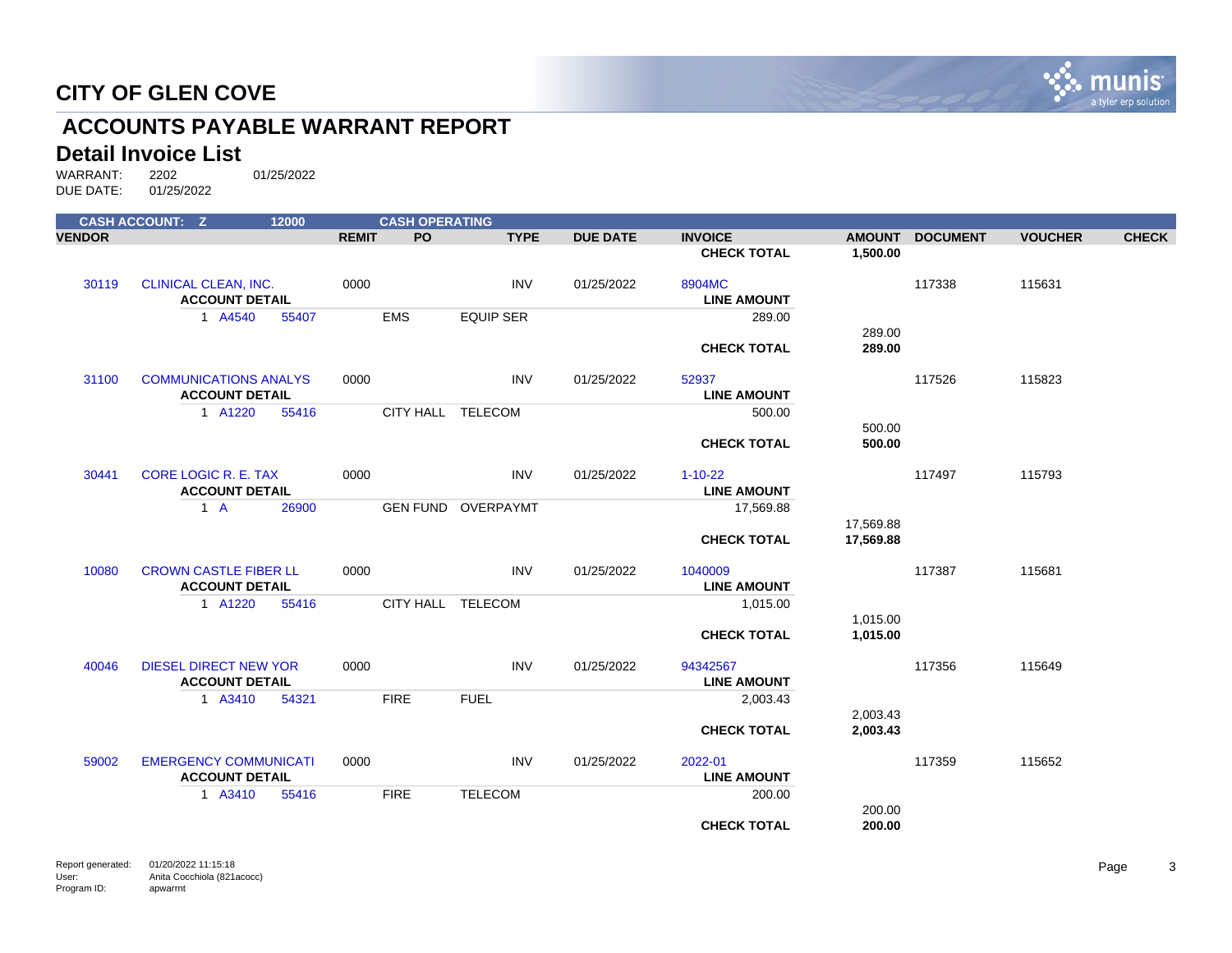

# **ACCOUNTS PAYABLE WARRANT REPORT**

#### **Detail Invoice List**

WARRANT: 2202 01/25/2022<br>DUE DATE: 01/25/2022 01/25/2022

|               | <b>CASH ACCOUNT: Z</b>                | 12000 |              | <b>CASH OPERATING</b> |                            |                 |                    |            |                 |                |              |
|---------------|---------------------------------------|-------|--------------|-----------------------|----------------------------|-----------------|--------------------|------------|-----------------|----------------|--------------|
| <b>VENDOR</b> |                                       |       | <b>REMIT</b> | PO                    | <b>TYPE</b>                | <b>DUE DATE</b> | <b>INVOICE</b>     |            | AMOUNT DOCUMENT | <b>VOUCHER</b> | <b>CHECK</b> |
| 59007         | <b>EMERGENCY RESPONDER P</b>          |       | 0000         |                       | <b>INV</b>                 | 01/25/2022      | 12142140           |            | 117360          | 115653         |              |
|               | <b>ACCOUNT DETAIL</b>                 |       |              |                       |                            |                 | <b>LINE AMOUNT</b> |            |                 |                |              |
|               | 1 A3410                               | 55855 |              | <b>FIRE</b>           | <b>UNIFORM</b>             |                 | 647.46             |            |                 |                |              |
|               |                                       |       |              |                       |                            |                 |                    | 647.46     |                 |                |              |
|               |                                       |       |              |                       |                            |                 | <b>CHECK TOTAL</b> | 647.46     |                 |                |              |
| 60065         | <b>FINAL INSPECTION, INC</b>          |       | 0000         |                       | <b>INV</b>                 | 01/25/2022      | 7301               |            | 117354          | 115647         |              |
|               | <b>ACCOUNT DETAIL</b>                 |       |              |                       |                            |                 | <b>LINE AMOUNT</b> |            |                 |                |              |
|               | 1 A5110                               | 54301 |              |                       | DPW ROAD AUTO SUP          |                 | 300.00             |            |                 |                |              |
|               |                                       |       |              |                       |                            |                 |                    | 300.00     |                 |                |              |
|               |                                       |       |              |                       |                            |                 | <b>CHECK TOTAL</b> | 300.00     |                 |                |              |
| 10094         | <b>ARTHUR J. GALLAGHER R</b>          |       | 0001         |                       | <b>INV</b>                 | 01/25/2022      | 4120738            |            | 117445          | 115741         |              |
|               | <b>ACCOUNT DETAIL</b>                 |       |              |                       |                            |                 | <b>LINE AMOUNT</b> |            |                 |                |              |
|               | 1 A1910                               | 55950 |              |                       | <b>INSURANCE INSURANCE</b> |                 | 199,782.00         |            |                 |                |              |
|               | 2 A1910                               | 55950 |              |                       | <b>INSURANCE INSURANCE</b> |                 | 18,891.00          |            |                 |                |              |
|               |                                       |       |              |                       |                            |                 |                    | 218,673.00 |                 |                |              |
| 10094         | <b>ARTHUR J. GALLAGHER R</b>          |       | 0001         |                       | <b>INV</b>                 | 01/25/2022      | 3756               |            | 117498          | 115794         |              |
|               | <b>ACCOUNT DETAIL</b>                 |       |              |                       |                            |                 | <b>LINE AMOUNT</b> |            |                 |                |              |
|               | 1 A1910                               | 55950 |              |                       | <b>INSURANCE INSURANCE</b> |                 | 100.00             |            |                 |                |              |
|               |                                       |       |              |                       |                            |                 |                    | 100.00     |                 |                |              |
| 10094         | <b>ARTHUR J. GALLAGHER R</b>          |       | 0001         |                       | <b>INV</b>                 | 01/25/2022      | 4127861            |            | 117523          | 115820         |              |
|               | <b>ACCOUNT DETAIL</b>                 |       |              |                       |                            |                 | <b>LINE AMOUNT</b> |            |                 |                |              |
|               | 1 A1910                               | 55950 |              |                       | <b>INSURANCE INSURANCE</b> |                 | 56,601.50          |            |                 |                |              |
|               |                                       |       |              |                       |                            |                 |                    | 56,601.50  |                 |                |              |
|               |                                       |       |              |                       |                            |                 | <b>CHECK TOTAL</b> | 275,374.50 |                 |                |              |
| 70095         | <b>GILL ASSOCIATES</b>                |       | 0000         |                       | <b>INV</b>                 | 01/25/2022      | 8483               |            | 117521          | 115818         |              |
|               | <b>ACCOUNT DETAIL</b>                 |       |              |                       |                            |                 | <b>LINE AMOUNT</b> |            |                 |                |              |
|               | 1 A1220                               | 54360 |              |                       | CITY HALL OFFICE EXP       |                 | 150.00             |            |                 |                |              |
|               |                                       |       |              |                       |                            |                 |                    | 150.00     |                 |                |              |
|               |                                       |       |              |                       |                            |                 | <b>CHECK TOTAL</b> | 150.00     |                 |                |              |
|               |                                       |       |              |                       |                            |                 |                    |            |                 |                |              |
| 70218         | <b>GLEN COVE PRINTERY</b>             |       | 0000         |                       | <b>INV</b>                 | 01/25/2022      | 25247              |            | 117520          | 115817         |              |
|               | <b>ACCOUNT DETAIL</b>                 |       |              |                       |                            |                 | <b>LINE AMOUNT</b> |            |                 |                |              |
|               | 1 A1220                               | 54360 |              |                       | CITY HALL OFFICE EXP       |                 | 90.00              |            |                 |                |              |
|               |                                       |       |              |                       |                            |                 |                    | 90.00      |                 |                |              |
|               |                                       |       |              |                       |                            |                 | <b>CHECK TOTAL</b> | 90.00      |                 |                |              |
|               | Ronort gonoratod: 01/20/2022 11:15:18 |       |              |                       |                            |                 |                    |            |                 |                | $D - C$      |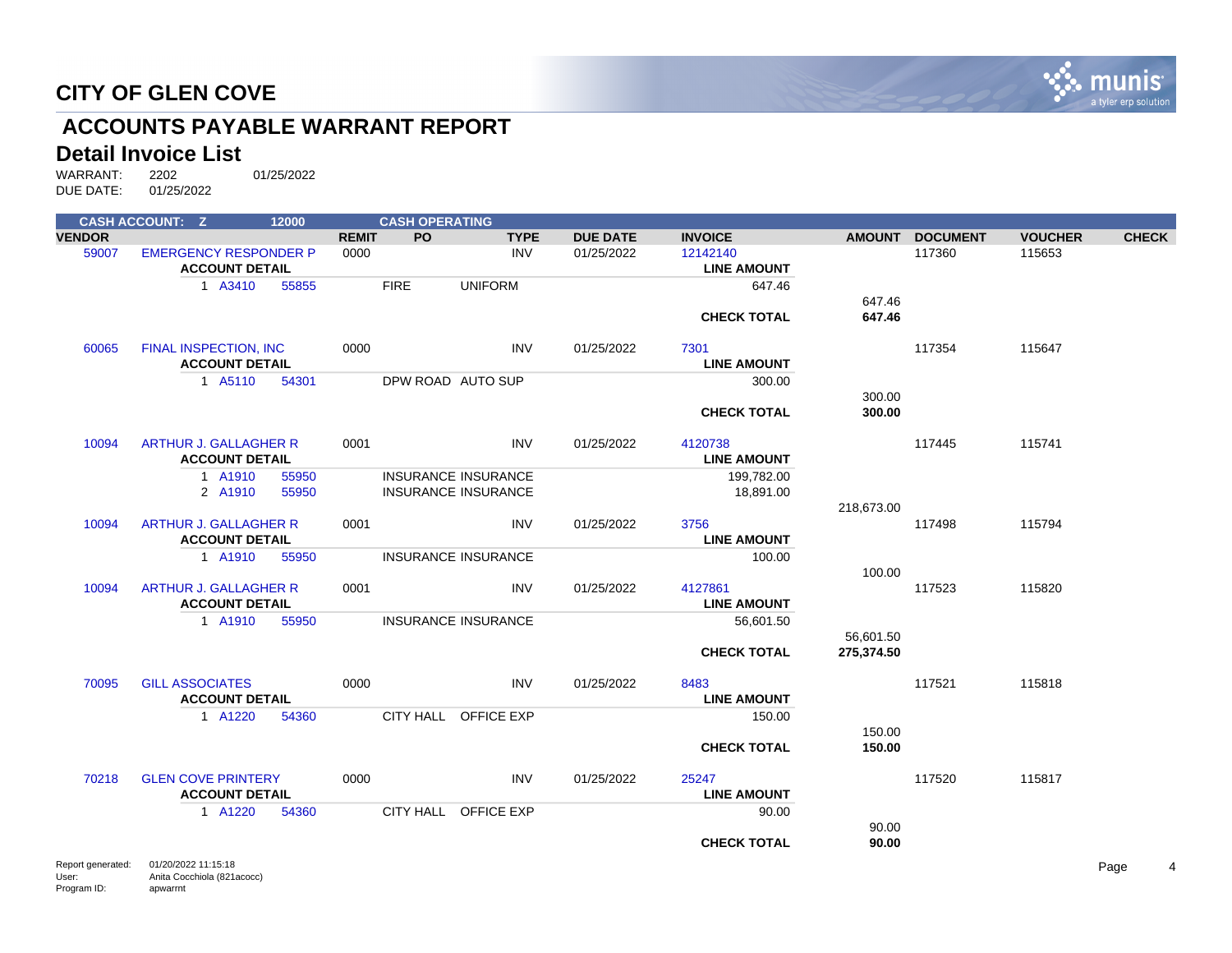

# **ACCOUNTS PAYABLE WARRANT REPORT**

#### **Detail Invoice List**

Program ID:

apwarrnt

WARRANT: 2202 01/25/2022<br>DUE DATE: 01/25/2022 01/25/2022

|                   | <b>CASH ACCOUNT: Z</b>          | 12000 |              | <b>CASH OPERATING</b> |                             |                 |                    |           |                 |                |              |
|-------------------|---------------------------------|-------|--------------|-----------------------|-----------------------------|-----------------|--------------------|-----------|-----------------|----------------|--------------|
| <b>VENDOR</b>     |                                 |       | <b>REMIT</b> | PO                    | <b>TYPE</b>                 | <b>DUE DATE</b> | <b>INVOICE</b>     |           | AMOUNT DOCUMENT | <b>VOUCHER</b> | <b>CHECK</b> |
|                   |                                 |       |              |                       |                             |                 |                    |           |                 |                |              |
| 80022             | <b>HUBBINETTE-COWELL ASS</b>    |       | 0000         |                       | <b>INV</b>                  | 01/25/2022      | 2118               |           | 117357          | 115650         |              |
|                   | <b>ACCOUNT DETAIL</b>           |       |              |                       |                             |                 | <b>LINE AMOUNT</b> |           |                 |                |              |
|                   | 1 A3410                         | 55428 |              | <b>FIRE</b>           | <b>INSURANCE</b>            |                 | 7,291.00           |           |                 |                |              |
|                   |                                 |       |              |                       |                             |                 |                    | 7,291.00  |                 |                |              |
|                   |                                 |       |              |                       |                             |                 | <b>CHECK TOTAL</b> | 7,291.00  |                 |                |              |
| 80022             | <b>HUBBINETTE-COWELL ASS</b>    |       | 0000         |                       | <b>INV</b>                  | 01/25/2022      | 2300               |           | 117358          | 115651         |              |
|                   | <b>ACCOUNT DETAIL</b>           |       |              |                       |                             |                 | <b>LINE AMOUNT</b> |           |                 |                |              |
|                   | 1 A3410                         | 55428 |              | <b>FIRE</b>           | <b>INSURANCE</b>            |                 | 17,492.00          |           |                 |                |              |
|                   |                                 |       |              |                       |                             |                 |                    | 17,492.00 |                 |                |              |
|                   |                                 |       |              |                       |                             |                 | <b>CHECK TOTAL</b> | 17,492.00 |                 |                |              |
| 20116             | <b>IMPERIAL BAG &amp; PAPER</b> |       | 0001         |                       | <b>INV</b>                  | 01/25/2022      | 10221668           |           | 117366          | 115659         |              |
|                   | <b>ACCOUNT DETAIL</b>           |       |              |                       |                             |                 | <b>LINE AMOUNT</b> |           |                 |                |              |
|                   | 1 A5110                         | 54324 |              |                       | DPW ROAD SUPPLIES           |                 | 1,153.00           |           |                 |                |              |
|                   |                                 |       |              |                       |                             |                 |                    | 1,153.00  |                 |                |              |
|                   |                                 |       |              |                       |                             |                 | <b>CHECK TOTAL</b> | 1,153.00  |                 |                |              |
|                   |                                 |       |              |                       |                             |                 |                    |           |                 |                |              |
| 90190             | <b>INTERAGENCY COUNCIL O</b>    |       | 0000         |                       | <b>INV</b>                  | 01/25/2022      | 7307A914-0001      |           | 117515          | 115812         |              |
|                   | <b>ACCOUNT DETAIL</b>           |       |              |                       |                             |                 | <b>LINE AMOUNT</b> |           |                 |                |              |
|                   | 1 A7030                         | 55410 |              |                       | <b>SENIOR CENMEMBERSHIP</b> |                 | 100.00             |           |                 |                |              |
|                   |                                 |       |              |                       |                             |                 |                    | 100.00    |                 |                |              |
|                   |                                 |       |              |                       |                             |                 | <b>CHECK TOTAL</b> | 100.00    |                 |                |              |
| 10783             | KONE, INC.                      |       | 0001         |                       | <b>INV</b>                  | 01/25/2022      | 962101753          |           | 117525          | 115822         |              |
|                   | <b>ACCOUNT DETAIL</b>           |       |              |                       |                             |                 | <b>LINE AMOUNT</b> |           |                 |                |              |
|                   | 1 A1490                         | 55438 |              |                       | DPW ADMIN CONTRACTS         |                 | 320.00             |           |                 |                |              |
|                   | 2 A3120                         | 55438 |              |                       | POLICE DEP CONTRACTS        |                 | 180.00             |           |                 |                |              |
|                   | 3 A7030                         | 55438 |              |                       | <b>SENIOR CENCONTRACTS</b>  |                 | 200.00             |           |                 |                |              |
|                   | 4 A4540                         | 55407 |              | <b>EMS</b>            | <b>EQUIP SER</b>            |                 | 180.00             |           |                 |                |              |
|                   | 5 A3410                         | 55438 |              | <b>FIRE</b>           | <b>CONTRACTS</b>            |                 | 120.00             |           |                 |                |              |
|                   |                                 |       |              |                       |                             |                 |                    | 1,000.00  |                 |                |              |
|                   |                                 |       |              |                       |                             |                 | <b>CHECK TOTAL</b> | 1,000.00  |                 |                |              |
| 120380            | <b>LERETA, LLC</b>              |       | 0000         |                       | <b>INV</b>                  | 01/25/2022      | $1 - 10 - 22$      |           | 117496          | 115792         |              |
|                   | <b>ACCOUNT DETAIL</b>           |       |              |                       |                             |                 | <b>LINE AMOUNT</b> |           |                 |                |              |
|                   | $1 \text{ A}$                   | 26900 |              |                       | <b>GEN FUND OVERPAYMT</b>   |                 | 17,707.22          |           |                 |                |              |
| Report generated: | 01/20/2022 11:15:18             |       |              |                       |                             |                 |                    |           |                 |                | 5<br>Page    |
| User:             | Anita Cocchiola (821acocc)      |       |              |                       |                             |                 |                    |           |                 |                |              |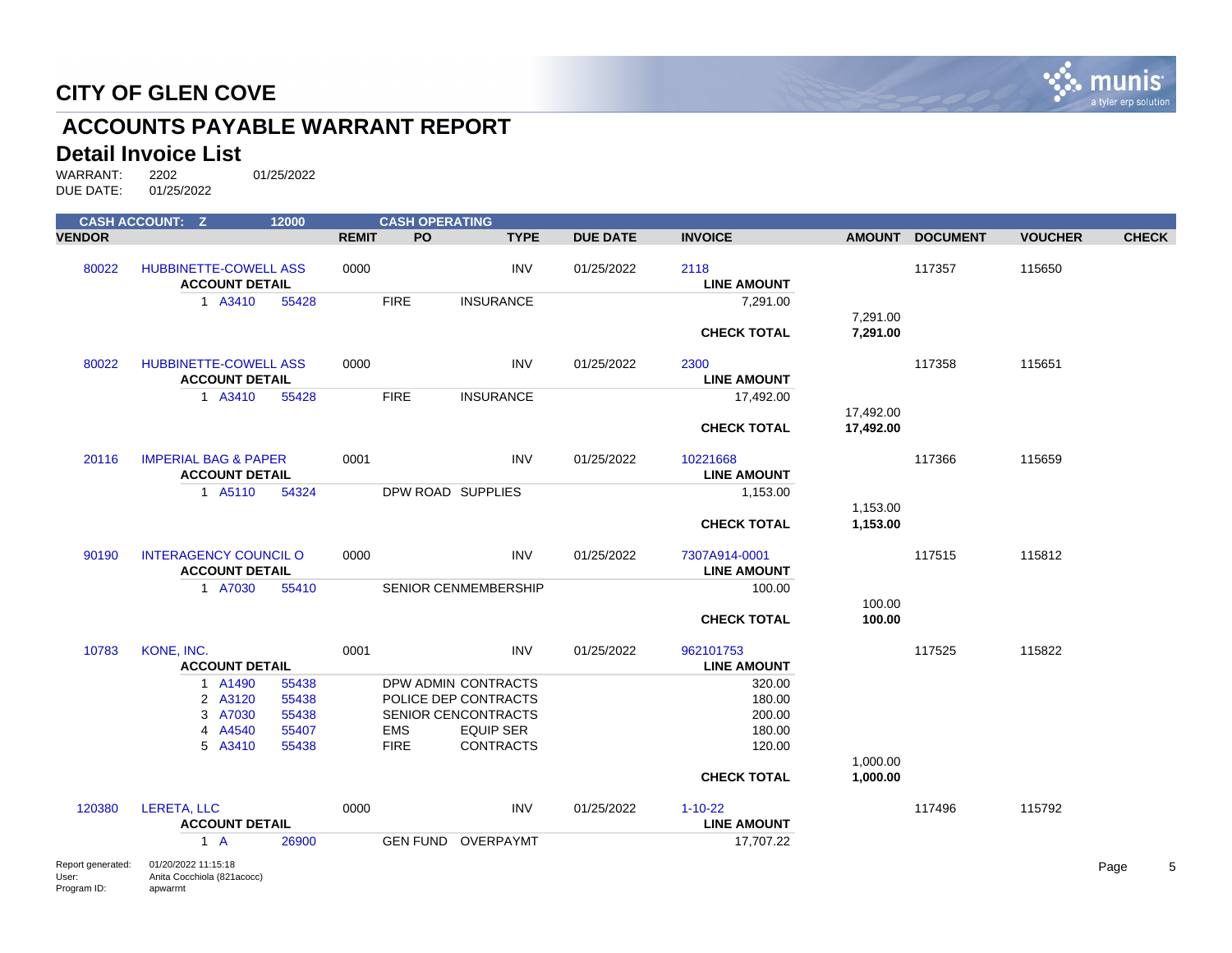

# **ACCOUNTS PAYABLE WARRANT REPORT**

#### **Detail Invoice List**

WARRANT: 2202 01/25/2022<br>DUE DATE: 01/25/2022 01/25/2022

|                   | <b>CASH ACCOUNT: Z</b>                                | 12000 |              | <b>CASH OPERATING</b>      |             |                 |                                       |                        |                 |                |              |
|-------------------|-------------------------------------------------------|-------|--------------|----------------------------|-------------|-----------------|---------------------------------------|------------------------|-----------------|----------------|--------------|
| <b>VENDOR</b>     |                                                       |       | <b>REMIT</b> | <b>PO</b>                  | <b>TYPE</b> | <b>DUE DATE</b> | <b>INVOICE</b>                        |                        | AMOUNT DOCUMENT | <b>VOUCHER</b> | <b>CHECK</b> |
|                   |                                                       |       |              |                            |             |                 | <b>CHECK TOTAL</b>                    | 17,707.22<br>17,707.22 |                 |                |              |
| 133795            | <b>MTA - LONG ISLAND RAI</b><br><b>ACCOUNT DETAIL</b> |       | 0000         |                            | <b>INV</b>  | 01/25/2022      | t0001962 - 2022<br><b>LINE AMOUNT</b> |                        | 117361          | 115654         |              |
|                   | 1 A1490                                               | 55438 |              | DPW ADMIN CONTRACTS        |             |                 | 5.00                                  | 5.00                   |                 |                |              |
| 133795            | <b>MTA - LONG ISLAND RAI</b><br><b>ACCOUNT DETAIL</b> |       | 0000         |                            | <b>INV</b>  | 01/25/2022      | t0001968 - 2022<br><b>LINE AMOUNT</b> |                        | 117362          | 115655         |              |
|                   | 1 A1490                                               | 55438 |              | DPW ADMIN CONTRACTS        |             |                 | 100.00                                |                        |                 |                |              |
| 133795            | <b>MTA - LONG ISLAND RAI</b>                          |       | 0000         |                            | <b>INV</b>  | 01/25/2022      | t0001946 - 2022                       | 100.00                 | 117363          | 115656         |              |
|                   | <b>ACCOUNT DETAIL</b>                                 |       |              |                            |             |                 | <b>LINE AMOUNT</b>                    |                        |                 |                |              |
|                   | 1 A1490                                               | 55438 |              | DPW ADMIN CONTRACTS        |             |                 | 100.00<br><b>CHECK TOTAL</b>          | 100.00<br>205.00       |                 |                |              |
| 144875            | <b>NORTH SHORE MONUMENTS</b>                          |       | 0000         |                            | <b>INV</b>  | 01/25/2022      | 8701                                  |                        | 117522          | 115819         |              |
|                   | <b>ACCOUNT DETAIL</b>                                 |       |              |                            |             |                 | <b>LINE AMOUNT</b>                    |                        |                 |                |              |
|                   | 1 A1220                                               | 54360 |              | CITY HALL OFFICE EXP       |             |                 | 800.00                                |                        |                 |                |              |
|                   |                                                       |       |              |                            |             |                 | <b>CHECK TOTAL</b>                    | 800.00<br>800.00       |                 |                |              |
| 144900            | <b>NORTH SHORE UNIVERSIT</b><br><b>ACCOUNT DETAIL</b> |       | 0002         | 220006                     | <b>INV</b>  | 01/25/2022      | 2022-1<br><b>LINE AMOUNT</b>          |                        | 117516          | 115813         |              |
|                   | 1 A7030                                               | 55438 |              | <b>SENIOR CENCONTRACTS</b> |             |                 | 2,160.00                              |                        |                 |                |              |
| 144900            | <b>NORTH SHORE UNIVERSIT</b><br><b>ACCOUNT DETAIL</b> |       | 0002         | 220006                     | <b>INV</b>  | 01/25/2022      | 2022-2<br><b>LINE AMOUNT</b>          | 2,160.00               | 117517          | 115814         |              |
|                   | 1 A7030                                               | 55438 |              | SENIOR CENCONTRACTS        |             |                 | 2,080.00                              |                        |                 |                |              |
|                   |                                                       |       |              |                            |             |                 | <b>CHECK TOTAL</b>                    | 2,080.00<br>4,240.00   |                 |                |              |
| 32235             | <b>OPTIMUM</b><br><b>ACCOUNT DETAIL</b>               |       | 0001         |                            | <b>INV</b>  | 01/25/2022      | 1-15-22 PD<br><b>LINE AMOUNT</b>      |                        | 117507          | 115804         |              |
|                   | 1 A3120                                               | 55416 |              | POLICE DEP TELECOM         |             |                 | 178.40                                |                        |                 |                |              |
|                   |                                                       |       |              |                            |             |                 | <b>CHECK TOTAL</b>                    | 178.40<br>178.40       |                 |                |              |
| Report generated: | 01/20/2022 11:15:18                                   |       |              |                            |             |                 |                                       |                        |                 |                | <b>Pane</b>  |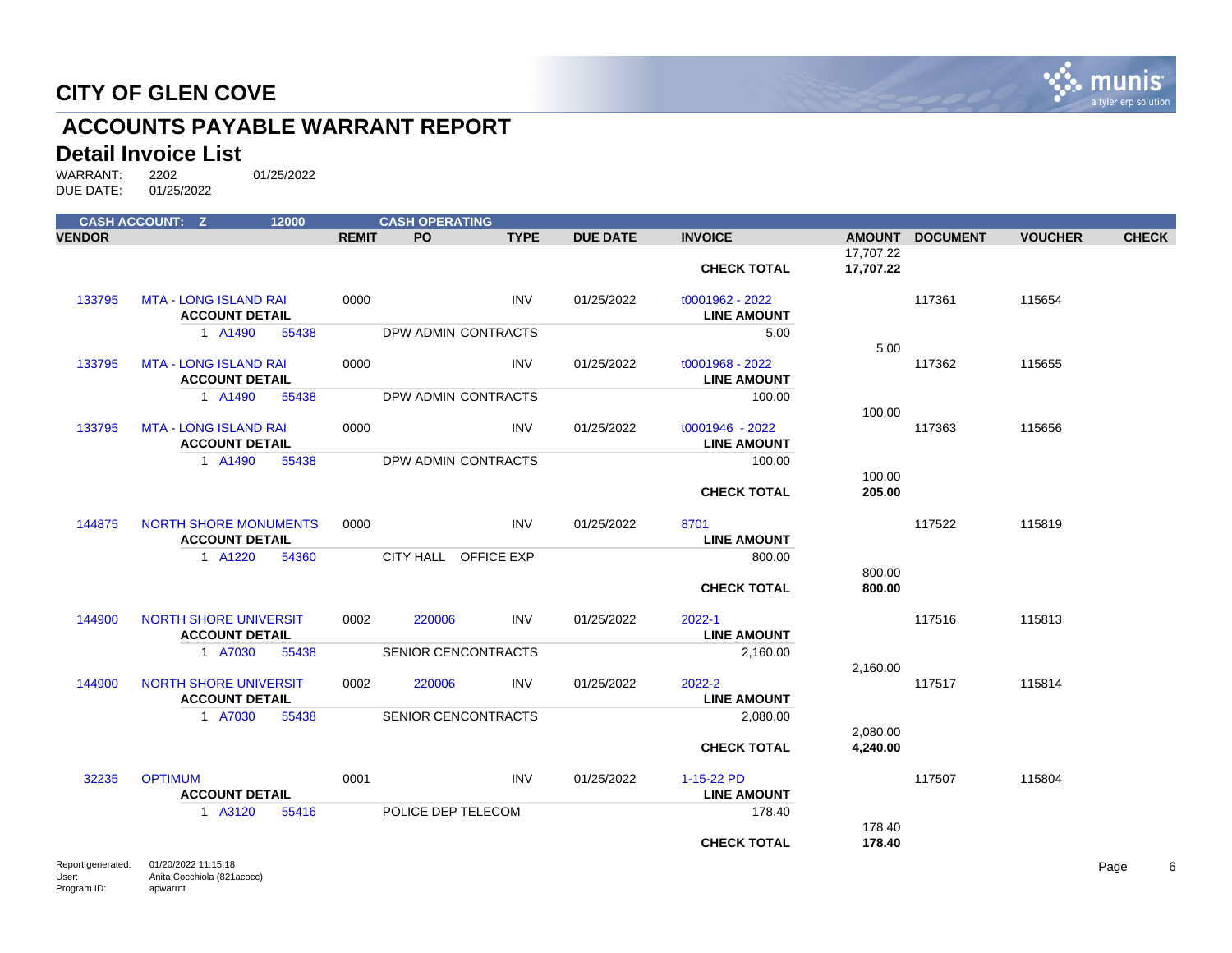

# **ACCOUNTS PAYABLE WARRANT REPORT**

#### **Detail Invoice List**

|               | <b>CASH ACCOUNT: Z</b>                                | 12000          |              | <b>CASH OPERATING</b>  |                           |                 |                                         |                      |                 |                |              |
|---------------|-------------------------------------------------------|----------------|--------------|------------------------|---------------------------|-----------------|-----------------------------------------|----------------------|-----------------|----------------|--------------|
| <b>VENDOR</b> |                                                       |                | <b>REMIT</b> | <b>PO</b>              | <b>TYPE</b>               | <b>DUE DATE</b> | <b>INVOICE</b>                          | <b>AMOUNT</b>        | <b>DOCUMENT</b> | <b>VOUCHER</b> | <b>CHECK</b> |
| 32235         | <b>OPTIMUM</b><br><b>ACCOUNT DETAIL</b>               |                | 0001         |                        | <b>INV</b>                | 01/25/2022      | 1-15-22 EMS<br><b>LINE AMOUNT</b>       |                      | 117508          | 115805         |              |
|               | 1 A4540                                               | 55416          |              | <b>EMS</b>             | <b>TELECOM</b>            |                 | 46.31                                   |                      |                 |                |              |
|               |                                                       |                |              |                        |                           |                 | <b>CHECK TOTAL</b>                      | 46.31<br>46.31       |                 |                |              |
| 160488        | PEMBERTON, TINA<br><b>ACCOUNT DETAIL</b>              |                | 0000         |                        | <b>INV</b>                | 01/25/2022      | C04275<br><b>LINE AMOUNT</b>            |                      | 117448          | 115744         |              |
|               | 1 A1220                                               | 54360          |              |                        | CITY HALL OFFICE EXP      |                 | 155.98                                  |                      |                 |                |              |
|               |                                                       |                |              |                        |                           |                 | <b>CHECK TOTAL</b>                      | 155.98<br>155.98     |                 |                |              |
| 160100        | PMA COMPANIES, INC.<br><b>ACCOUNT DETAIL</b>          |                | 0000         | 220007                 | <b>INV</b>                | 01/25/2022      | <b>I154322NEN</b><br><b>LINE AMOUNT</b> |                      | 117499          | 115795         |              |
|               |                                                       | 1 MS9010 55990 |              |                        | <b>WORKER COMDMIN EXP</b> |                 | 8,871.00                                |                      |                 |                |              |
|               |                                                       |                |              |                        |                           |                 | <b>CHECK TOTAL</b>                      | 8,871.00<br>8,871.00 |                 |                |              |
| 200800        | <b>TELSTAR SECURITY</b><br><b>ACCOUNT DETAIL</b>      |                | 0000         |                        | <b>INV</b>                | 01/25/2022      | 5606<br><b>LINE AMOUNT</b>              |                      | 117447          | 115743         |              |
|               | 1 A7030                                               | 55420          |              | <b>SENIOR CENMAINT</b> |                           |                 | 105.00                                  |                      |                 |                |              |
|               |                                                       |                |              |                        |                           |                 | <b>CHECK TOTAL</b>                      | 105.00<br>105.00     |                 |                |              |
| 10704         | <b>TOUCHTNE COMMUNICATIO</b><br><b>ACCOUNT DETAIL</b> |                | 0001         |                        | <b>INV</b>                | 01/25/2022      | 1497025-<br><b>LINE AMOUNT</b>          |                      | 117509          | 115806         |              |
|               | 1 A1220                                               | 55416          |              | CITY HALL TELECOM      |                           |                 | 1,250.00                                |                      |                 |                |              |
|               |                                                       |                |              |                        |                           |                 | <b>CHECK TOTAL</b>                      | 1,250.00<br>1,250.00 |                 |                |              |
| 10668         | <b>TOWN WEB DESIGN, LLC</b><br><b>ACCOUNT DETAIL</b>  |                | 0000         | 220004                 | <b>INV</b>                | 01/25/2022      | 5670<br><b>LINE AMOUNT</b>              |                      | 117505          | 115801         |              |
|               | 1 A1210                                               | 55438          |              | <b>MAYOR</b>           | <b>CONTRACTS</b>          |                 | 4,788.00                                |                      |                 |                |              |
|               |                                                       |                |              |                        |                           |                 | <b>CHECK TOTAL</b>                      | 4,788.00<br>4,788.00 |                 |                |              |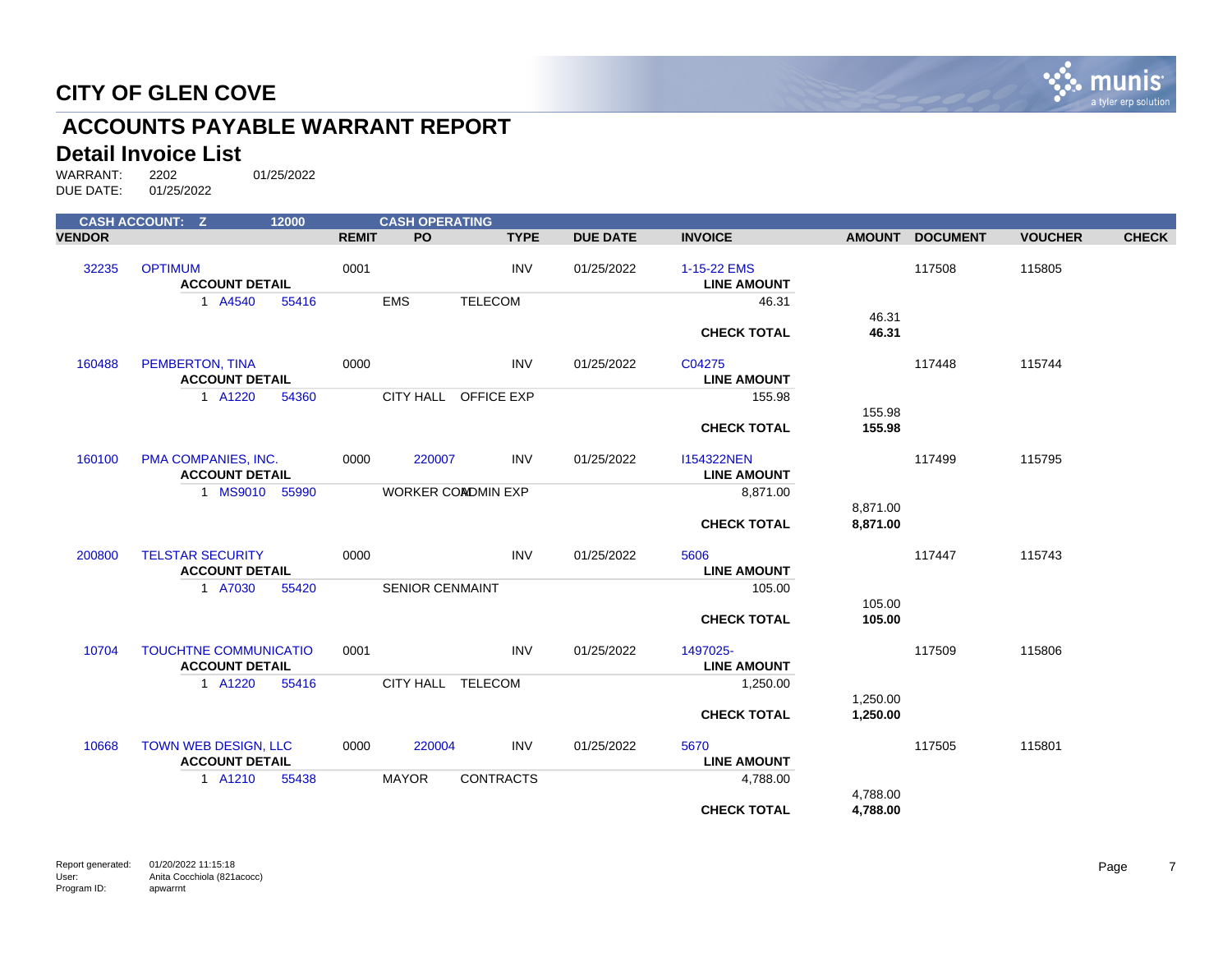

# **ACCOUNTS PAYABLE WARRANT REPORT**

#### **Detail Invoice List**

WARRANT: 2202 01/25/2022<br>DUE DATE: 01/25/2022 DUE DATE:

|               | <b>CASH ACCOUNT: Z</b>  | 12000 |                           | <b>CASH OPERATING</b>     |                 |                    |               |                 |                |              |
|---------------|-------------------------|-------|---------------------------|---------------------------|-----------------|--------------------|---------------|-----------------|----------------|--------------|
| <b>VENDOR</b> |                         |       | <b>PO</b><br><b>REMIT</b> | <b>TYPE</b>               | <b>DUE DATE</b> | <b>INVOICE</b>     | <b>AMOUNT</b> | <b>DOCUMENT</b> | <b>VOUCHER</b> | <b>CHECK</b> |
| 220061        | <b>VERIZON</b>          |       | 0000                      | <b>INV</b>                | 01/25/2022      | 1-7-22 FERRY       |               | 117386          | 115680         |              |
|               | <b>ACCOUNT DETAIL</b>   |       |                           |                           |                 | <b>LINE AMOUNT</b> |               |                 |                |              |
|               | 1 CT5710 55438          |       | <b>FERRY</b>              | <b>CONTRACTS</b>          |                 | 81.98              |               |                 |                |              |
|               |                         |       |                           |                           |                 |                    | 81.98         |                 |                |              |
|               |                         |       |                           |                           |                 | <b>CHECK TOTAL</b> | 81.98         |                 |                |              |
| 220575        | <b>VERIZON WIRELESS</b> |       | 0000                      | <b>INV</b>                | 01/25/2022      | 9896748112         |               | 117506          | 115803         |              |
|               | <b>ACCOUNT DETAIL</b>   |       |                           |                           |                 | <b>LINE AMOUNT</b> |               |                 |                |              |
|               | 1 A4540                 | 55416 | EMS                       | <b>TELECOM</b>            |                 | 26.97              |               |                 |                |              |
|               | 2 A1210                 | 55416 | <b>MAYOR</b>              | <b>TELECOM</b>            |                 | 40.50              |               |                 |                |              |
|               | 3 A3410                 | 55416 | <b>FIRE</b>               | <b>TELECOM</b>            |                 | 526.04             |               |                 |                |              |
|               | 4 A1310                 | 55416 | <b>FINANCE</b>            | <b>TELECOM</b>            |                 | 40.58              |               |                 |                |              |
|               |                         |       |                           |                           |                 |                    | 634.09        |                 |                |              |
|               |                         |       |                           |                           |                 | <b>CHECK TOTAL</b> | 634.09        |                 |                |              |
| 220575        | <b>VERIZON WIRELESS</b> |       | 0000                      | <b>INV</b>                | 01/25/2022      | 9896748111         |               | 117510          | 115807         |              |
|               | <b>ACCOUNT DETAIL</b>   |       |                           |                           |                 | <b>LINE AMOUNT</b> |               |                 |                |              |
|               | 1 A3510                 | 55438 | ANIMAL                    | <b>CONTRACTS</b>          |                 | 28.38              |               |                 |                |              |
|               | 2 A3310                 | 55416 |                           | <b>AUX POLICE TELECOM</b> |                 | 46.28              |               |                 |                |              |
|               | 3<br>A3620              | 55416 | <b>BLDG</b>               | <b>TELECOM</b>            |                 | 138.83             |               |                 |                |              |
|               | A1420<br>4              | 55416 | <b>LEGAL</b>              | <b>TELECOM</b>            |                 | 46.28              |               |                 |                |              |
|               | 5<br>A1220              | 55416 |                           | CITY HALL TELECOM         |                 | 46.28              |               |                 |                |              |
|               | A3630<br>6              | 55416 |                           | <b>CODE ENFORELECOM</b>   |                 | 74.65              |               |                 |                |              |
|               | 7 A1490                 | 55416 |                           | DPW ADMIN TELECOM         |                 | 185.10             |               |                 |                |              |
|               | 8 A5110                 | 55416 |                           | DPW ROAD TELECOM          |                 | 380.19             |               |                 |                |              |
|               | A8160<br>9              | 55416 | GARBAGE                   | TELECOM                   |                 | 46.28              |               |                 |                |              |
|               | 10 A4540                | 55416 | <b>EMS</b>                | <b>TELECOM</b>            |                 | 578.14             |               |                 |                |              |
|               | 11 A1310                | 55416 | <b>FINANCE</b>            | TELECOM                   |                 | 46.28              |               |                 |                |              |
|               | 12 A3410                | 55416 | <b>FIRE</b>               | <b>TELECOM</b>            |                 | 41.61              |               |                 |                |              |
|               | 13 A7180                | 55416 | <b>GOLF</b>               | <b>TELECOM</b>            |                 | 56.75              |               |                 |                |              |
|               | A5720<br>14             | 55416 | <b>HARBOR</b>             | TELECOM                   |                 | 92.55              |               |                 |                |              |
|               | 15 A1680                | 55416 |                           | INFO TECH TELECOM         |                 | 36.28              |               |                 |                |              |
|               | 16 A1210                | 55416 | <b>MAYOR</b>              | <b>TELECOM</b>            |                 | 82.55              |               |                 |                |              |
|               | 17 A7055                | 55416 |                           | <b>RECREATIONTELECOM</b>  |                 | 177.68             |               |                 |                |              |
|               | 18 A1425                | 55416 |                           | PERSONNELTELECOM          |                 | 46.28              |               |                 |                |              |
|               | F8300<br>19             | 55416 | <b>WATER</b>              | <b>TELECOM</b>            |                 | 128.34             |               |                 |                |              |
|               | 20 A7050                | 55416 | YOUTH                     | <b>TELECOM</b>            |                 | 14.76              |               |                 |                |              |
|               |                         |       |                           |                           |                 |                    | 2.202 A       |                 |                |              |

2,293.49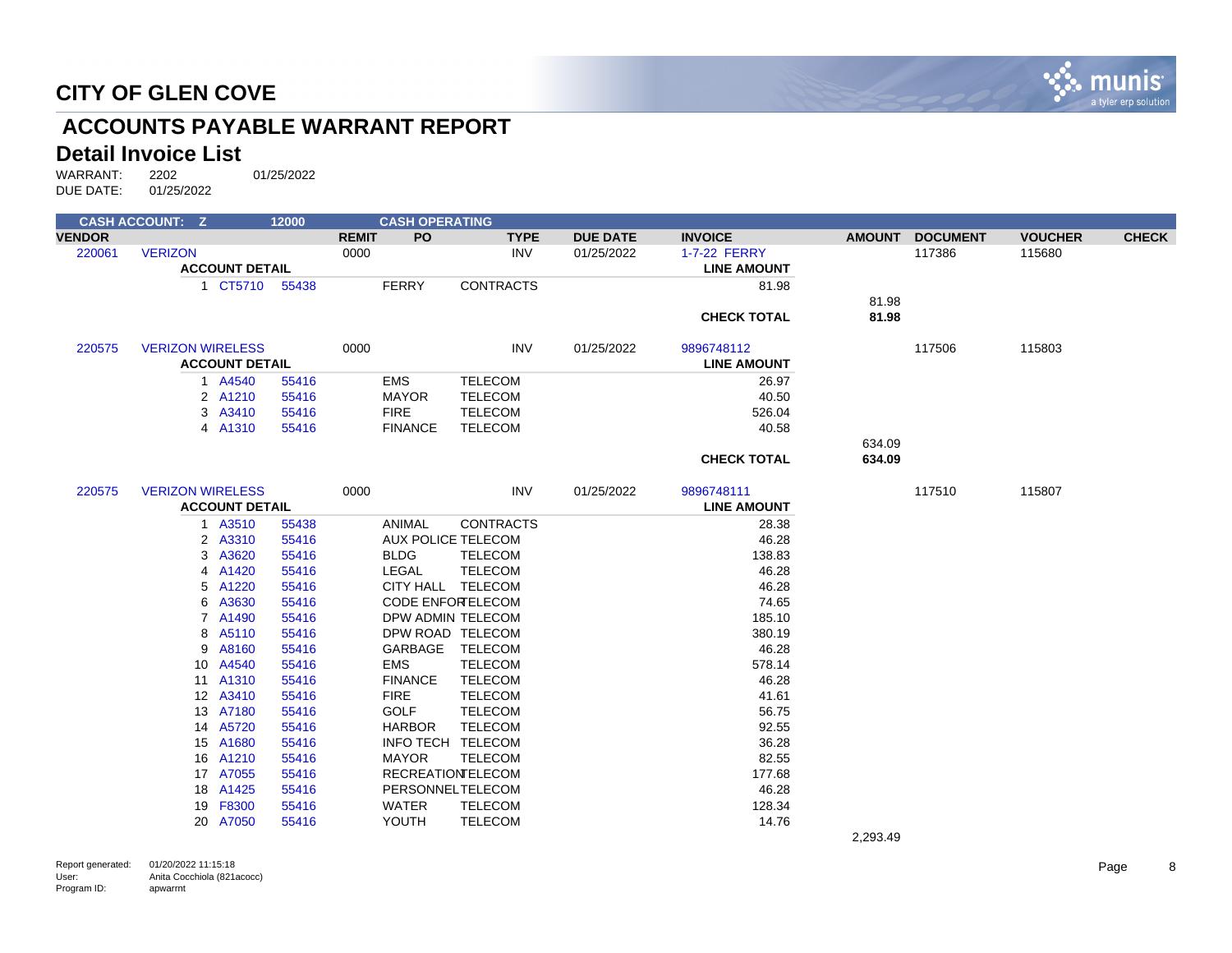

# **ACCOUNTS PAYABLE WARRANT REPORT**

#### **Detail Invoice List**

|               | <b>CASH ACCOUNT: Z</b>                           | 12000 |              | <b>CASH OPERATING</b> |                             |                 |                                  |               |                 |                |              |
|---------------|--------------------------------------------------|-------|--------------|-----------------------|-----------------------------|-----------------|----------------------------------|---------------|-----------------|----------------|--------------|
| <b>VENDOR</b> |                                                  |       | <b>REMIT</b> | PO                    | <b>TYPE</b>                 | <b>DUE DATE</b> | <b>INVOICE</b>                   | <b>AMOUNT</b> | <b>DOCUMENT</b> | <b>VOUCHER</b> | <b>CHECK</b> |
|               |                                                  |       |              |                       |                             |                 | <b>CHECK TOTAL</b>               | 2,293.49      |                 |                |              |
| 220575        | <b>VERIZON WIRELESS</b><br><b>ACCOUNT DETAIL</b> |       | 0000         |                       | <b>INV</b>                  | 01/25/2022      | 9896945546<br><b>LINE AMOUNT</b> |               | 117511          | 115808         |              |
|               | 1 F8300                                          | 55416 |              | <b>WATER</b>          | <b>TELECOM</b>              |                 | 325.23                           |               |                 |                |              |
|               |                                                  |       |              |                       |                             |                 |                                  | 325.23        |                 |                |              |
|               |                                                  |       |              |                       |                             |                 | <b>CHECK TOTAL</b>               | 325.23        |                 |                |              |
| 230555        | <b>W.B. MASON OFFICE SUP</b>                     |       | 0000         |                       | <b>INV</b>                  | 01/25/2022      | 226339453                        |               | 117337          | 115630         |              |
|               | <b>ACCOUNT DETAIL</b>                            |       |              |                       |                             |                 | <b>LINE AMOUNT</b>               |               |                 |                |              |
|               | 1 A4540                                          | 54324 |              | <b>EMS</b>            | <b>SUPPLIES</b>             |                 | 1.56                             |               |                 |                |              |
|               |                                                  |       |              |                       |                             |                 | <b>CHECK TOTAL</b>               | 1.56<br>1.56  |                 |                |              |
|               |                                                  |       |              |                       |                             |                 |                                  |               |                 |                |              |
| 230150        | <b>WALDMAN, CAROL</b>                            |       | 0000         | 220005                | <b>INV</b>                  | 01/25/2022      | 2022-1                           |               | 117518          | 115815         |              |
|               | <b>ACCOUNT DETAIL</b>                            |       |              |                       |                             |                 | <b>LINE AMOUNT</b>               |               |                 |                |              |
|               | 1 A7030                                          | 55438 |              |                       | <b>SENIOR CENCONTRACTS</b>  |                 | 625.00                           |               |                 |                |              |
|               |                                                  |       |              |                       |                             |                 |                                  | 625.00        |                 |                |              |
|               |                                                  |       |              |                       |                             |                 | <b>CHECK TOTAL</b>               | 625.00        |                 |                |              |
| 230150        | <b>WALDMAN, CAROL</b>                            |       | 0000         | 220005                | <b>INV</b>                  | 01/25/2022      | 2022-2                           |               | 117519          | 115816         |              |
|               | <b>ACCOUNT DETAIL</b>                            |       |              |                       |                             |                 | <b>LINE AMOUNT</b>               |               |                 |                |              |
|               | 1 A7030                                          | 55438 |              |                       | <b>SENIOR CENCONTRACTS</b>  |                 | 625.00                           |               |                 |                |              |
|               |                                                  |       |              |                       |                             |                 |                                  | 625.00        |                 |                |              |
|               |                                                  |       |              |                       |                             |                 | <b>CHECK TOTAL</b>               | 625.00        |                 |                |              |
| 46            | <b>INVOICES</b>                                  |       |              |                       | <b>WARRANT TOTAL</b>        |                 | 388,778.93                       | 388,778.93    |                 |                |              |
|               |                                                  |       |              |                       | <b>CASH ACCOUNT BALANCE</b> |                 |                                  | 0.00          |                 |                |              |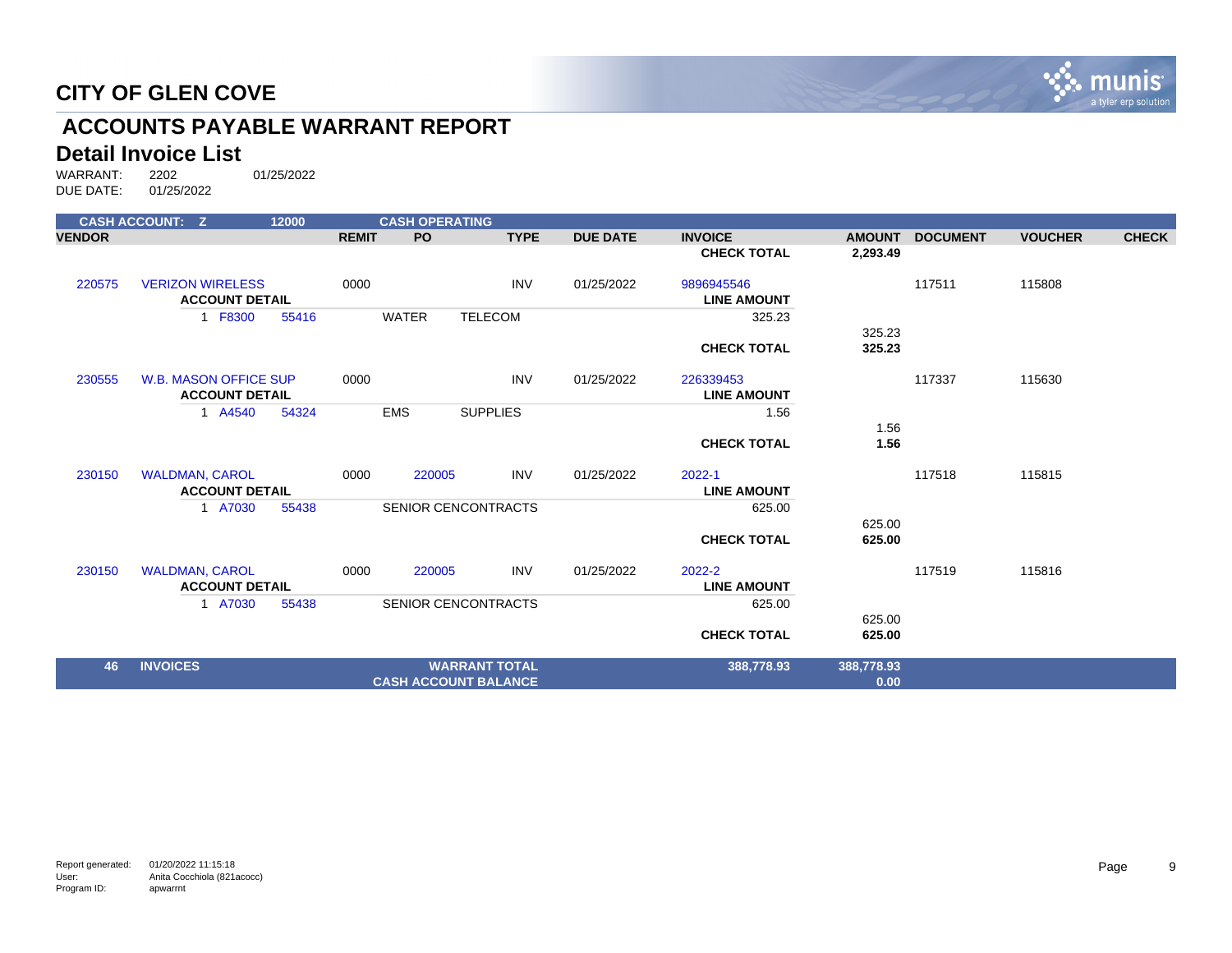

# **ACCOUNTS PAYABLE WARRANT REPORT**

# Warrant Summary<br>WARRANT: 2202

WARRANT: 2202 01/25/2022<br>DUE DATE: 01/25/2022 DUE DATE:

| <b>FUND</b>       | <b>ORG</b>   |                                          | <b>ACCOUNT</b>     | <b>AMOUNT</b>                              | <b>AVLB BUDGET</b> |
|-------------------|--------------|------------------------------------------|--------------------|--------------------------------------------|--------------------|
| A                 | $\mathsf{A}$ | <b>GENERAL FUND</b>                      | A -00-0000-26900 - | <b>OVERPAYMENTS</b><br>35,277.10           |                    |
| Α                 | A1210        | <b>MAYOR</b>                             | A -01-1210-55416 - | 123.05<br><b>TELECOMMUNICATIONS</b>        | 1,876.95           |
| Α                 | A1210        | <b>MAYOR</b>                             | A -01-1210-55438 - | <b>CONTRACTUAL SERVICES</b><br>4,788.00    | 36,212.00          |
| Α                 | A1220        | CITY HALL OPERATING E                    | A -01-1220-54360 - | PRINTING & OFFICE<br>1,195.98              | 68,560.95          |
| Α                 | A1220        | CITY HALL OPERATING E                    | A -01-1220-55416 - | <b>TELECOMMUNICATIONS</b><br>2.811.28      | 80.384.97          |
| Α                 | A1310        | <b>FINANCE DEPARTMENT</b>                | A -01-1310-55416 - | <b>TELECOMMUNICATIONS</b><br>86.86         | 1,113.14           |
| Α                 | A1420        | <b>CITY ATTORNEY</b>                     | A -01-1420-55416 - | 46.28<br><b>TELECOMMUNICATIONS</b>         | 453.72             |
| A                 | A1425        | PERSONNEL                                | A -01-1425-55416 - | 46.28<br><b>TELECOMMUNICATIONS</b>         | 553.72             |
| Α                 | A1490        | DEPT PUBLIC WORKS - A                    | A -01-1490-54324 - | 23.08<br><b>GENERAL SUPPLIES</b>           | 19,976.92          |
| A                 | A1490        | DEPT PUBLIC WORKS - A                    | A -01-1490-55416 - | <b>TELECOMMUNICATIONS</b><br>185.10        | 4,814.90           |
| Α                 | A1490        | DEPT PUBLIC WORKS - A                    | A -01-1490-55438 - | 525.00<br><b>CONTRACTUAL SERVICES</b>      | 84,475.00          |
| Α                 | A1680        | INFORMATION TECHNOLOG A -01-1680-55416 - |                    | 36.28<br><b>TELECOMMUNICATIONS</b>         | 443.72             |
| Α                 | A1910        | UNALLOCATED INSURANCE A -01-1910-55950 - |                    | UNALLOCATED INSURANCE<br>275,374.50        | 158,544.50         |
| Α                 | A3120        | POLICE DEPARTMENT                        | A -03-3120-55416 - | <b>TELECOMMUNICATIONS</b><br>178.40        | 43,437.98          |
| Α                 | A3120        | POLICE DEPARTMENT                        | A -03-3120-55438 - | CONTRACTUAL SERVICES<br>180.00             | 11,761.04          |
| Α                 | A3310        | <b>AUXILIARY POLICE</b>                  | A -03-3310-55416 - | 46.28<br><b>TELECOMMUNICATIONS</b>         | 4,604.79           |
| Α                 | A3410        | FIRE DEPARTMENT                          | A -03-3410-54321 - | <b>VEHICLE GAS/DIESEL/FU</b><br>2,003.43   | 6,496.57           |
| A                 | A3410        | FIRE DEPARTMENT                          | A -03-3410-54324 - | <b>GENERAL SUPPLIES</b><br>156.00          | 13,844.00          |
| Α                 | A3410        | FIRE DEPARTMENT                          | A -03-3410-55416 - | 767.65<br><b>TELECOMMUNICATIONS</b>        | 19,232.35          |
| Α                 | A3410        | FIRE DEPARTMENT                          | A -03-3410-55428 - | <b>INSURANCE</b><br>24,783.00              | 3,217.00           |
| A                 | A3410        | FIRE DEPARTMENT                          | A -03-3410-55438 - | <b>CONTRACTUAL SERVICES</b><br>120.00      | 29.880.00          |
| A                 | A3410        | FIRE DEPARTMENT                          | A -03-3410-55855 - | <b>UNIFORM</b><br>647.46                   | 3,352.54           |
| Α                 | A3510        | <b>ANIMAL SHELTER</b>                    | A -01-3510-55438 - | <b>CONTRACTUAL SERVICES</b><br>28.38       | 115,471.62         |
| A                 | A3620        | <b>BUILDING DEPT</b>                     | A -03-3620-55416 - | <b>TELECOMMUNICATIONS</b><br>138.83        | 1.861.17           |
| Α                 | A3630        | <b>CODE ENFORCEMENT</b>                  | A -03-3630-55416 - | <b>TELECOMMUNICATIONS</b><br>74.65         | 925.35             |
| Α                 | A4540        | <b>EMS/AMBULANCE CORPS</b>               | A -04-4540-54324 - | 1.56<br><b>GENERAL SUPPLIES</b>            | 8,498.44           |
| Α                 | A4540        | <b>EMS/AMBULANCE CORPS</b>               | A -04-4540-55407 - | <b>EQUIP. SERVICE &amp; RENT</b><br>469.00 | 31,531.00          |
| Α                 | A4540        | <b>EMS/AMBULANCE CORPS</b>               | A -04-4540-55416 - | 651.42<br><b>TELECOMMUNICATIONS</b>        | 9,348.58           |
| Α                 | A5110        | <b>DEPT PUBLIC WORKS - R</b>             | A -05-5110-54301 - | <b>AUTO SUPPLIES</b><br>300.00             | 27,200.00          |
| Α                 | A5110        | DEPT PUBLIC WORKS - R                    | A -05-5110-54324 - | 1,153.00<br><b>GENERAL SUPPLIES</b>        | 78.969.46          |
| Α                 | A5110        | DEPT PUBLIC WORKS - R                    | A -05-5110-55416 - | 380.19<br><b>TELECOMMUNICATIONS</b>        | 6,426.37           |
| Α                 | A5142        | <b>SNOW REMOVAL</b>                      | A -05-5142-54324 - | <b>GENERAL SUPPLIES</b><br>18,551.26       | 1,448.74           |
| A                 | A5720        | <b>HARBOR PATROL</b>                     | A -05-5720-55416 - | <b>TELECOMMUNICATIONS</b><br>92.55         | 1,867.44           |
| Α                 | A7030        | SENIOR CENTER - REC &                    | A -07-7030-55410 - | MEMBERSHIP FEES/DUES<br>375.00             | 110.00             |
| Α                 | A7030        | SENIOR CENTER - REC &                    | A -07-7030-55420 - | 105.00<br><b>REPAIRS &amp; MAINTENANCE</b> | 12,655.85          |
| A                 | A7030        | SENIOR CENTER - REC &                    | A -07-7030-55438 - | 5,690.00<br><b>CONTRACTUAL SERVICES</b>    | 97.955.00          |
| A                 | A7030        | <b>SENIOR CENTER - REC &amp;</b>         | A -07-7030-55901 - | <b>RENTAL PAYMENTS</b><br>1,500.00         | 16,500.00          |
| Α                 | A7050        | YOUTH BUREAU                             | A -07-7050-55416 - | <b>TELECOMMUNICATIONS</b><br>14.76         | 4,035.24           |
| Α                 | A7055        | <b>RECREATION</b>                        | A -07-7055-55416 - | 177.68<br><b>TELECOMMUNICATIONS</b>        | 922.32             |
| A                 | A7180        | <b>GOLF COURSE</b>                       | A -07-7180-55416 - | 56.75<br><b>TELECOMMUNICATIONS</b>         | 4,943.25           |
| Report generated: |              | 01/20/2022 11:15:18                      |                    |                                            | Page<br>-10        |

User: Program ID: Anita Cocchiola (821acocc) apwarrnt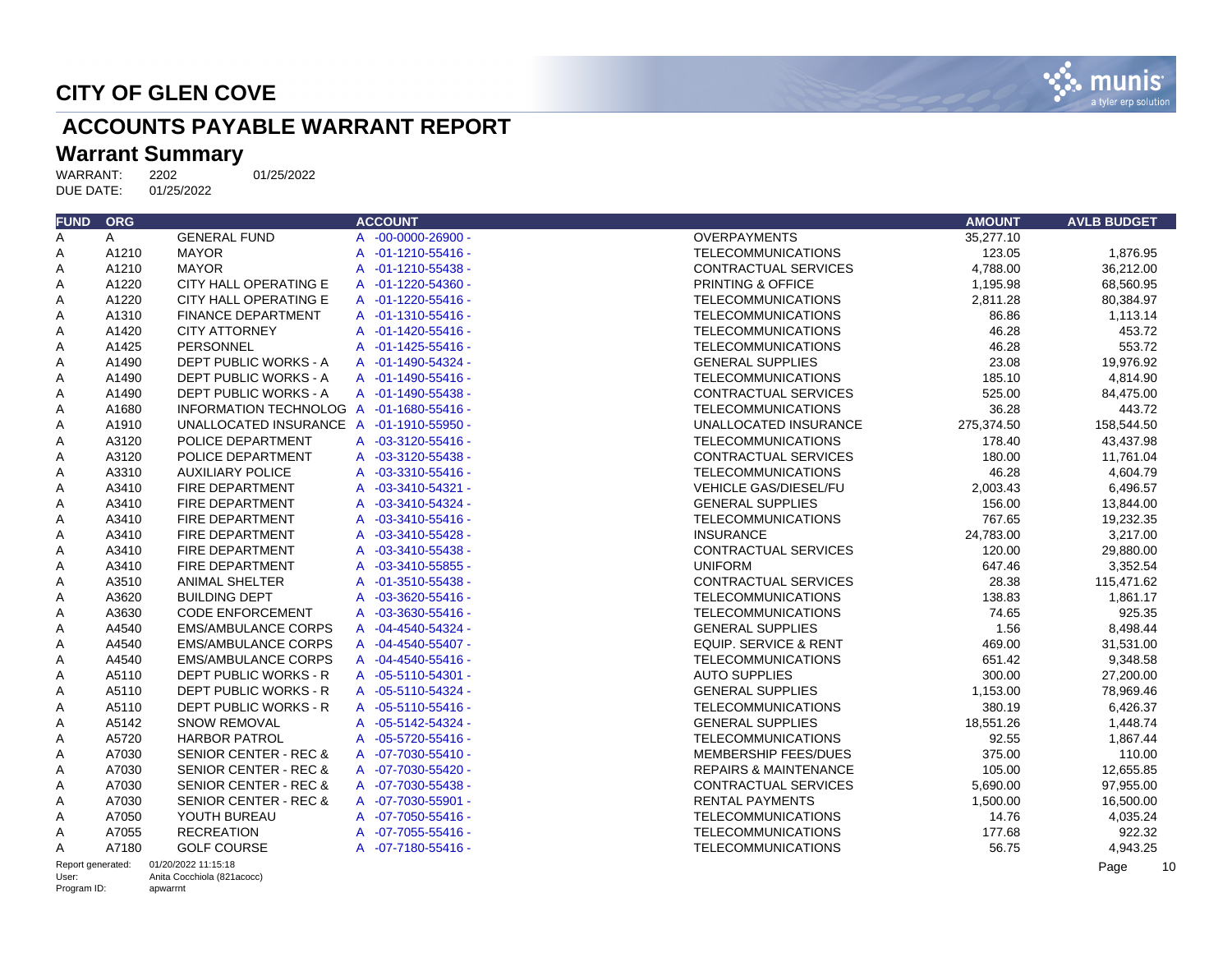|           |                             |                         |                    | <b>ACCOUNTS PAYABLE WARRANT REPORT</b>    |                                  |            |              |
|-----------|-----------------------------|-------------------------|--------------------|-------------------------------------------|----------------------------------|------------|--------------|
| A         | A7180                       | <b>GOLF COURSE</b>      |                    | A -07-7180-55420 -                        | <b>REPAIRS &amp; MAINTENANCE</b> | 136.09     | 62,863.91    |
| Α         | A8160                       | DEPT PUBLIC WORKS - S   |                    | A -08-8160-55416 -                        | <b>TELECOMMUNICATIONS</b>        | 46.28      | 753.72       |
| Α         | A8760                       |                         |                    | EMERGENCY DISASTER WO A -03-8760-55955 -  | <b>IDA DAMAGES</b>               | 28.97      | $-55,403.97$ |
|           |                             |                         |                    |                                           | <b>FUND TOTAL</b>                | 379,372.38 |              |
|           | <b>CASH ACCOUNT Z 12000</b> |                         | <b>BALANCE .00</b> |                                           |                                  |            |              |
| <b>CT</b> | CT5710                      | <b>FERRY OPERATIONS</b> |                    | CT -05-5710-55438 -                       | <b>CONTRACTUAL SERVICES</b>      | 81.98      | 2,219,918.02 |
|           |                             |                         |                    |                                           | <b>FUND TOTAL</b>                | 81.98      |              |
|           | <b>CASH ACCOUNT Z 12000</b> |                         | <b>BALANCE .00</b> |                                           |                                  |            |              |
| F         | F8300                       | <b>WATER DIVISION</b>   |                    | $F -08 - 8300 - 55416 -$                  | <b>TELECOMMUNICATIONS</b>        | 453.57     | 7,546.43     |
|           |                             |                         |                    |                                           | <b>FUND TOTAL</b>                | 453.57     |              |
|           | <b>CASH ACCOUNT Z 12000</b> |                         | <b>BALANCE .00</b> |                                           |                                  |            |              |
| <b>MS</b> | MS9010                      |                         |                    | WORKERS' COMPENSATION MS -09-9010-55990 - | SELF INS. FUND ADMIN.            | 8,871.00   | 84,516.00    |
|           |                             |                         |                    |                                           | <b>FUND TOTAL</b>                | 8,871.00   |              |
|           | <b>CASH ACCOUNT Z 12000</b> |                         | <b>BALANCE .00</b> |                                           |                                  |            |              |
|           |                             |                         |                    |                                           | <b>WARRANT SUMMARY TOTAL</b>     | 388,778.93 |              |
|           |                             |                         |                    |                                           | <b>GRAND TOTAL</b>               | 388,778.93 |              |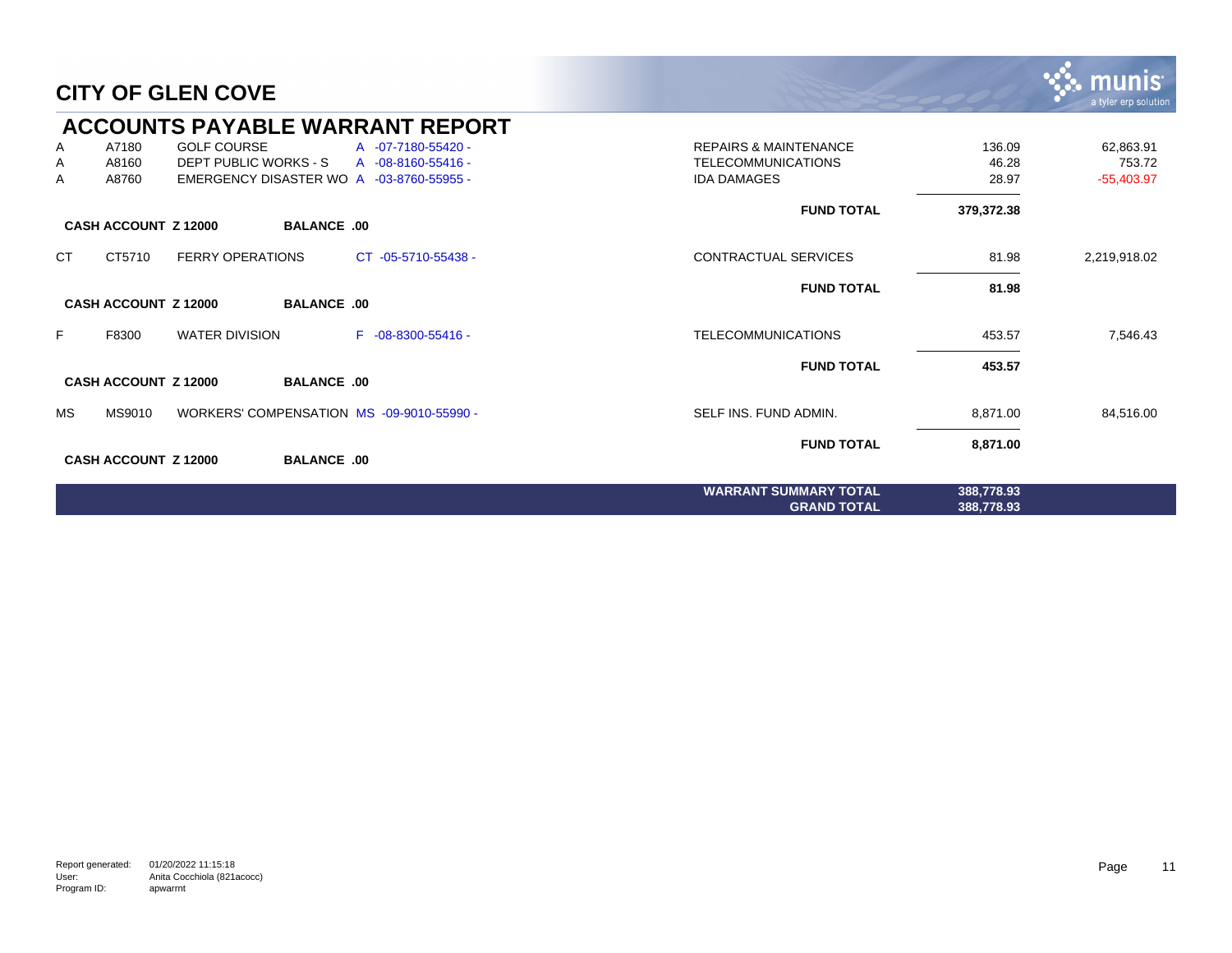

# **ACCOUNTS PAYABLE WARRANT REPORT**

# **Warrant List by Voucher**<br>WARRANT: 2202 01/25/2022

WARRANT: 2202<br>DUE DATE: 01/25/2022 DUE DATE:

| <b>VOUCHER</b>             | <b>VENDOR</b>                                     | <b>DOCUMENT</b> | <b>INVOICE</b>    | <b>PO</b> | <b>TYPE</b> | <b>DUE DATE</b> | <b>AMOUNT COMMENT</b>            |
|----------------------------|---------------------------------------------------|-----------------|-------------------|-----------|-------------|-----------------|----------------------------------|
| 115628                     | <b>10752 AUTOMOTIVE UNLIMITED</b>                 | 117335          | 305890            |           | <b>INV</b>  | 01/25/2022      | 136.09 PARTS                     |
| 115630                     | 230555 W.B. MASON OFFICE SUPPLIE                  | 117337          | 226339453         |           | <b>INV</b>  | 01/25/2022      | 1.56 MONTHLY WATER COOLER        |
| 115631                     | 30119 CLINICAL CLEAN, INC.                        | 117338          | 8904MC            |           | <b>INV</b>  | 01/25/2022      | 289.00 SPRAY N GO SYSTEM 202     |
| 115647                     | 60065 FINAL INSPECTION, INC.                      | 117354          | 7301              |           | <b>INV</b>  | 01/25/2022      | 300.00 FULL TRUCK DETAIL #97     |
| 115648                     | 10456 A+ GRAPHICS & SIGNS, INC.                   | 117355          | 8661              |           | <b>INV</b>  | 01/25/2022      | 156.00 PRINTED LICENSE PLATE     |
| 115649                     | 40046 DIESEL DIRECT NEW YORK                      | 117356          | 94342567          |           | <b>INV</b>  | 01/25/2022      | 2.003.43 DIESEL FUEL             |
| 115650                     | 80022 HUBBINETTE-COWELL ASSOCIA 117357            |                 | 2118              |           | <b>INV</b>  | 01/25/2022      | 7.291.00 ACC & SICKNESS POLICY   |
| 115651                     | 80022 HUBBINETTE-COWELL ASSOCIA 117358            |                 | 2300              |           | <b>INV</b>  | 01/25/2022      | 17,492.00 ENHANCED CANCER CARE   |
| 115652                     | 59002 EMERGENCY COMMUNICATIONS 117359             |                 | 2022-01           |           | <b>INV</b>  | 01/25/2022      | 200.00 PROGRAM PORTABLE RADI     |
| 115653                     | 59007 EMERGENCY RESPONDER PRODUI7360              |                 | 12142140          |           | <b>INV</b>  | 01/25/2022      | 647.46 (1) CHIEF'S UNIFORM       |
| 115654                     | 133795 MTA - LONG ISLAND RAILROA                  | 117361          | t0001962 - 2022   |           | <b>INV</b>  | 01/25/2022      | 5.00 POLE/PIPE/WIRE ROW B        |
| 115655                     | 133795 MTA - LONG ISLAND RAILROA                  | 117362          | t0001968 - 2022   |           | <b>INV</b>  | 01/25/2022      | 100.00 POLE/PIPE/WIRE SEA CL     |
| 115656                     | 133795 MTA - LONG ISLAND RAILROA                  | 117363          | t0001946 - 2022   |           | <b>INV</b>  | 01/25/2022      | 100.00 RENT (2022) LAND B SE     |
| 115658                     | 10230 ACE HARDWARE OF GLEN COVE 117365            |                 | 17578             |           | <b>INV</b>  | 01/25/2022      | 23.08 PURCHASE OF SMALL HAR      |
| 115659                     | 20116 IMPERIAL BAG & PAPER COL                    | 117366          | 10221668          |           | <b>INV</b>  | 01/25/2022      | 1.153.00 JANITORIAL SUPPLIES     |
| 115680                     | 220061 VERIZON                                    | 117386          | 1-7-22 FERRY      |           | <b>INV</b>  | 01/25/2022      | 81.98 A/C 854-780-716-0001-      |
| 115681                     | 10080 CROWN CASTLE FIBER LLC                      | 117387          | 1040009           |           | <b>INV</b>  | 01/25/2022      | 1,015.00 A/C B17510              |
| 115739                     | 10230 ACE HARDWARE OF GLEN COVE 117443            |                 | 017594            |           | <b>INV</b>  | 01/25/2022      | 28.97 HARDWARE SUPPLIES FOR      |
| 115740                     | 10756 AMERICAN SOCIETY OF AGING 117444            |                 | 1282370           |           | <b>INV</b>  | 01/25/2022      | 275.00 ANNUAL MEMBERSHIP - 2     |
| 115741                     | 10094 ARTHUR J. GALLAGHER RISK                    | 117445          | 4120738           |           | <b>INV</b>  | 01/25/2022      | 218,673.00 COMM'L PROPERTY AND C |
| 115742                     | 37005 CAR CARE CO. INC.                           | 117446          | <b>JAN 2022</b>   |           | <b>INV</b>  | 01/25/2022      | 1,500.00 PARKING LOT RENTAL -    |
| 115743                     | 200800 TELSTAR SECURITY                           | 117447          | 5606              |           | <b>INV</b>  | 01/25/2022      | 105.00 SERVICE CALL              |
| 115744                     | 160488 PEMBERTON, TINA                            | 117448          | C04275            |           | <b>INV</b>  | 01/25/2022      | 155.98 REIMBURSEMENT FOR INA     |
| 115791                     | 10425 ATLANTIC SALT                               | 117495          | <b>INV086378</b>  |           | <b>INV</b>  | 01/25/2022      | 18.551.26 PURCHASE OF ROAD SALT  |
| 115792                     | 120380 LERETA, LLC                                | 117496          | $1 - 10 - 22$     |           | <b>INV</b>  | 01/25/2022      | 17,707.22 REFUND 1ST HALF 2022   |
| 115793                     | 30441 CORE LOGIC R. E. TAX SERV                   | 117497          | $1 - 10 - 22$     |           | <b>INV</b>  | 01/25/2022      | 17.569.88 REFUND 1ST HALF CITY   |
| 115794                     | 10094 ARTHUR J. GALLAGHER RISK                    | 117498          | 3756              |           | <b>INV</b>  | 01/25/2022      | 100.00 BOND FEE FOR BRIAN PE     |
| 115795                     | 160100 PMA COMPANIES. INC.                        | 117499          | <b>I154322NEN</b> | 220007    | <b>INV</b>  | 01/25/2022      | 8.871.00 QUARTERLY CLAIMS HAND   |
| 115801                     | 10668 TOWN WEB DESIGN, LLC                        | 117505          | 5670              | 220004    | <b>INV</b>  | 01/25/2022      | 4,788.00 ANNUAL FEE FOR CITY W   |
| 115803                     | 220575 VERIZON WIRELESS                           | 117506          | 9896748112        |           | <b>INV</b>  | 01/25/2022      | 634.09 A/C 486972898-00007       |
| 115804                     | 32235 OPTIMUM                                     | 117507          | 1-15-22 PD        |           | <b>INV</b>  | 01/25/2022      | 178.40 A/C 07801-468504-01-1     |
| 115805                     | 32235 OPTIMUM                                     | 117508          | 1-15-22 EMS       |           | <b>INV</b>  | 01/25/2022      | 46.31 07801-275344-01-4 EM       |
| 115806                     | 10704 TOUCHTNE COMMUNICATIONS, 117509             |                 | 1497025-          |           | <b>INV</b>  | 01/25/2022      | 1,250.00 A/C 1000020586          |
| 115807                     | 220575 VERIZON WIRELESS                           | 117510          | 9896748111        |           | <b>INV</b>  | 01/25/2022      | 2,293.49 A/C 486972898-00005     |
| 115808                     | 220575 VERIZON WIRELESS                           | 117511          | 9896945546        |           | <b>INV</b>  | 01/25/2022      | 325.23 A/C 242089515-00001       |
| 115812                     | 90190 INTERAGENCY COUNCIL OF GL 117515            |                 | 7307A914-0001     |           | <b>INV</b>  | 01/25/2022      | 100.00 SC MEMBERSHIP 2022        |
| 115813                     | 144900 NORTH SHORE UNIVERSITY HO 117516           |                 | 2022-1            | 220006    | <b>INV</b>  | 01/25/2022      | 2,160.00 INDEPENDENT CONTRACTO   |
| 115814                     | 144900 NORTH SHORE UNIVERSITY HO 117517           |                 | 2022-2            | 220006    | <b>INV</b>  | 01/25/2022      | 2,080.00 INDEPENDENT CONTRACTO   |
| 115815                     | 230150 WALDMAN, CAROL                             | 117518          | 2022-1            | 220005    | <b>INV</b>  | 01/25/2022      | 625.00 INDEPENDENT CONTRACTO     |
| 115816                     | 230150 WALDMAN, CAROL                             | 117519          | 2022-2            | 220005    | <b>INV</b>  | 01/25/2022      | 625.00 INDEPENDENT CONTRACTO     |
| Report generated:<br>User: | 01/20/2022 11:15:18<br>Anita Cocchiola (821acocc) |                 |                   |           |             |                 | 12<br>Page                       |
| Program ID:                | apwarrnt                                          |                 |                   |           |             |                 |                                  |

Program ID: